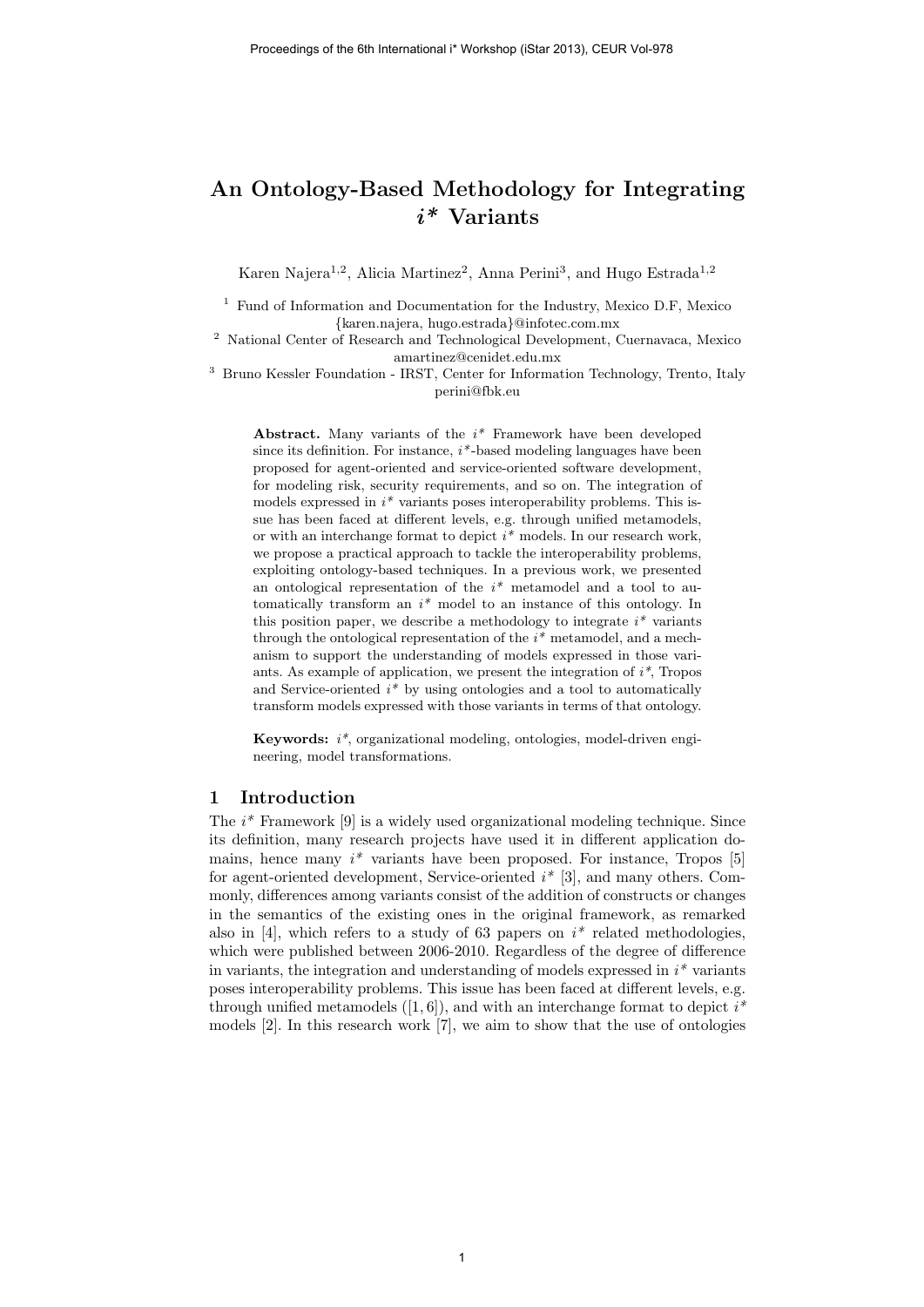can provide a practical approach towards tackling the  $i^*$  variants interoperability problem. As a preliminary stage, we have proposed the use of ontologies to integrate  $i^*$  variants, propitiating the understanding of the variants and their models by means of a common language established by the ontologies. We used the Web Ontology Language "OWL" to describe ontologies, since it is a standard of the Semantic Web which facilitates greater machine interpretability than XML or RDF, and provides a formal semantics. With our proposal, we bring the advantages of ontologies to the organizational modeling domain, such as querying, reasoning and organizational data specified in a Semantic Web format. Our initial results have been presented in [8], namely: a) The development of an ontology-based metamodel for  $i^*$  called OntoiStar and b) a tool-supported process to generate ontologies from models expressed in  $i^*$ . In this paper, we present: a) a methodology to integrate  $i^*$  variants by using ontologies on the basis of OntoiStar, b) an example of application integrating the variants  $i^*$ , Tropos and Service-oriented  $i^*$ , and c) the extension of our tool-supported process to support the understanding of models expressed with the integrated  $i^*$  variants.

## 2 Objectives

The main objective of our research work  $[7]$  is The integration of  $i^*$  variants through the use of an ontology and the automatic representation of models expressed with those variants in terms of the ontology with i\* variants integrated. Thereby supporting the understanding of variants and their models. For the fulfillment of this objective four specific objectives have been identified:

- 1. The development of an ontology called OntoiStar for representing the core constructs of the  $i^*$  variants.
- 2. The development of a methodology for integrating the constructs of several  $i^*$  variants through the use of ontologies the basis of the ontology OntoiStar.
- 3. The application of the methodology to different i\* variants, generating an ontology with  $i^*$  variants integrated.
- 4. The automatic transformation of a model represented with one of the integrated  $i^*$  variants into an ontology derived from the concepts of the ontology with the  $i^*$  variants integrated.

The first specific objective has been addressed in [8]. In this paper we focus on the last three specific objectives.

#### 3 Scientific contributions

Our scientific contributions are related to the accomplishment of the specific objectives 2, 3 and 4 of our research work. Therefore, in this section we present our proposed methodology, which describes how to use ontologies to achieve the integration of  $i^*$  variants. Moreover, we present the application of the methodology to  $i^*$ , Tropos and Service-oriented  $i^*$ .

### 3.1 Integration methodology

Our proposed integration methodology provides the guidelines to integrate constructs of several  $i^*$  variants into an ontology which extends OntoiStar [7,8].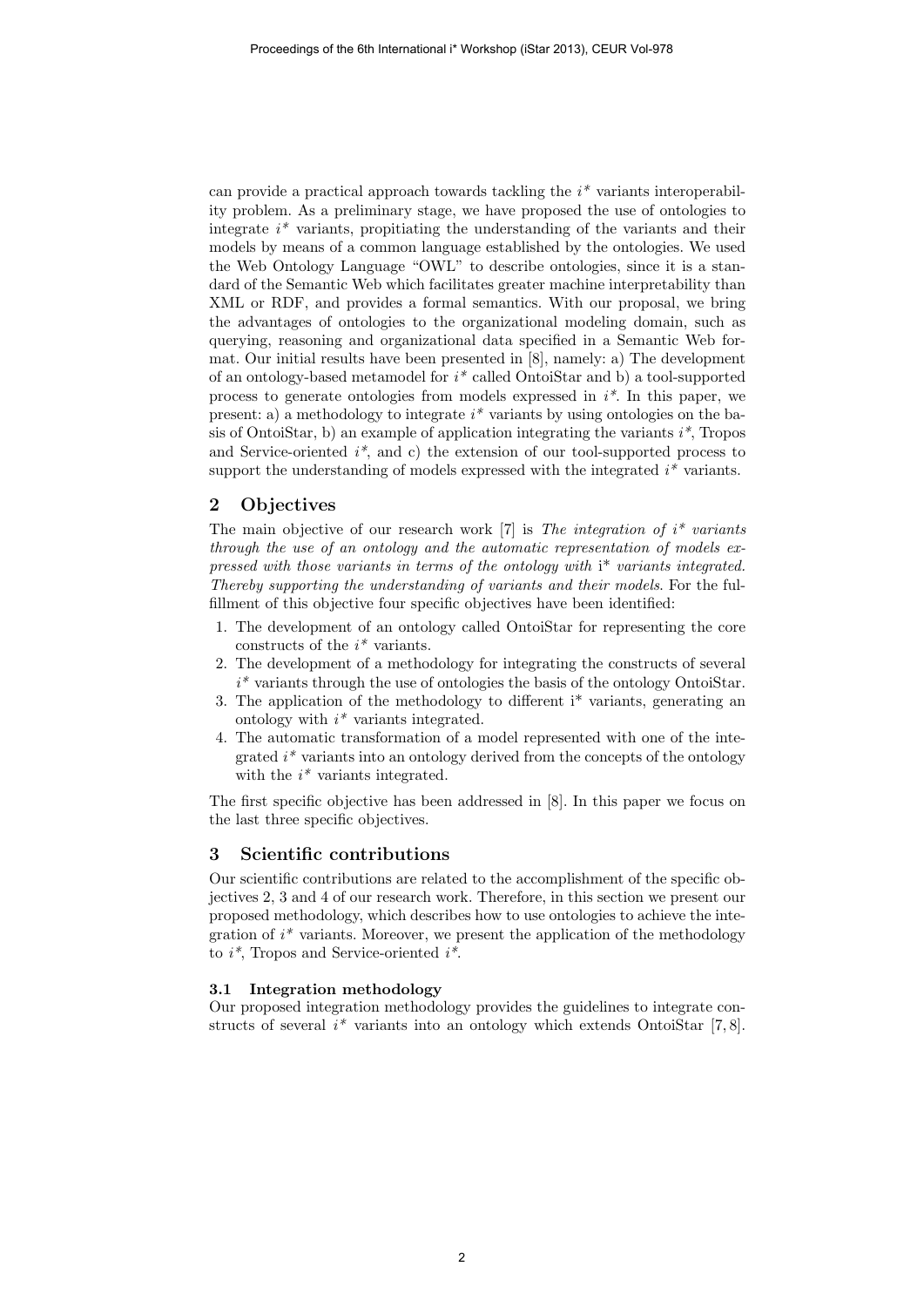The ontology with  $i^*$  variant integrated has been named OntoiStar + in a general way, to indicate this ontology considers the constructs of two or more  $i^*$ variants, no matter which or how many they are. The integration methodology to obtain OntoiStar+ is based on Model-Driven Engineering (MDE), since it is generated on the basis of OntoiStar which was developed through MDE at the level of metamodels. The methodology consists of two phases: 1) the development of an ontology for each  $i^*$  variant desired to integrate and 2) the integration of the ontologies of the  $i^*$  variants generating the ontology OntoiStar+.

#### Phase 1) Development of an ontology for a specific  $i^*$  variant

In this phase the ontology for a specific  $i^*$  variant is generated. The resultant ontology is based on OntoiStar. Therefore, additional constructs of a specific  $i^*$ variant are added into OntoiStar. This phase may be performed several times when more  $i^*$  variants need to be integrated. It consist of four steps:

I. Identify. The first step corresponds with the identification of the additional constructs of the  $i^*$  variant which are not part of the ontology OntoiStar.

II. Categorize. The second step corresponds to the categorization of the additional constructs identified in the first step. Four categories allied with the elements of metamodels have been defined. A construct is categorized as: Concept, when it corresponds to a representation of something in the real world. Relationship, when it corresponds to a relationship of two or more concepts. Attribute, when it is used to define a property or characteristic of a concept. It may also refer to or set the specific value for a given instance of such. Attribute value, when it corresponds to those values that belong to an additional construct which has been categorized as attribute.

III. Transform. The third step corresponds to the transformation of the additional constructs into ontological constructs, i.e. classes, properties and axioms in OWL. Two sets of transformation rules have been proposed according with the  $i^*$  variant specification. One for those constructs identified from a metamodel described in the UML language, and other for constructs identified from a textual description (Table 1).

IV. Classify. In [7, 8] we presented the OntoiStar taxonomy which was defined according with the core  $i^*$  concepts specified in [2]. This step corresponds with the classification, within OntoiStar taxonomy, of the new OWL classes resulting from the third step. Therefore, a new OWL class is subclass of the class:

Actor, if the OWL class describes a new type of actor.

Actor Relationship, if the OWL class describes a new type of actor relationship. Dependency, if the OWL class describes a new dependency relationship. The dependency basic structure has been already defined in OntoiStar.

Boundary, if the OWL class describes a new type of boundary.

Intentional Element, if the OWL class describes a new type of intentional element.

Intentional Element Relationship, if the OWL class describes a new type of intentional element relationship.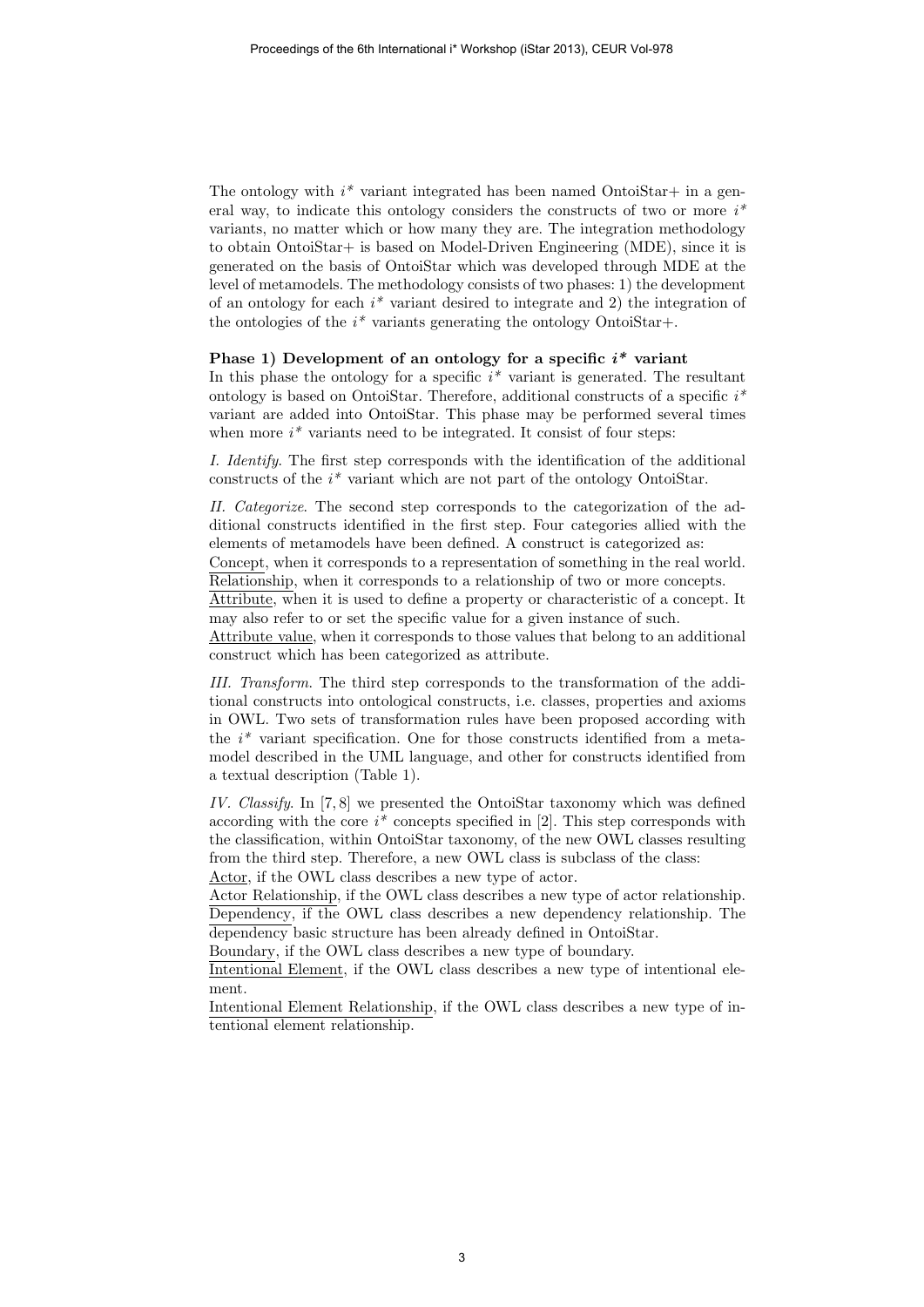| From metamodel                                                                        | From textual description                                                              |
|---------------------------------------------------------------------------------------|---------------------------------------------------------------------------------------|
|                                                                                       | Each concept, concept relationship and Each concept, concept relationship and at-     |
| enumeration class is represented as a class tribute is represented as a class in OWL. |                                                                                       |
| in OWL.                                                                               |                                                                                       |
|                                                                                       | Each association is represented as an ob-If a class in OWL is created due a concept   |
| ject property in OWL.                                                                 | relationship, two object properties are cre-                                          |
|                                                                                       | ated to complete the relationship.                                                    |
| Each class property is represented as ax-                                             |                                                                                       |
| ioms in OWL.                                                                          |                                                                                       |
|                                                                                       | Each enumeration element is represented If a class in OWL is created due an at-       |
|                                                                                       | as a class instance of the owner enumera-tribute, each attribute value is represented |
| tion class in OWL.                                                                    | as a class instance of the corresponding at-                                          |
|                                                                                       | tribute class in OWL.                                                                 |
|                                                                                       | Attributes. Each enumeration type is rep-If a class in OWL is created due an          |
|                                                                                       | resented as an object property in OWL attribute, an object property is created        |
|                                                                                       | Each primitive data type is represented as to complete the representation of the at-  |
| a data property in OWL.                                                               | tribute.                                                                              |

| <b>Table 1.</b> Transformation rules |
|--------------------------------------|
|--------------------------------------|

#### Phase 2) Integration of the ontologies of the  $i^*$  variants

In this phase, the ontologies of the  $i^*$  variants (generated in phase 1) are integrated by means of an iterative merging process, obtaining as a result, the ontology OntoiStar+. The merging process consist of applying a merging function to the  $i^*$  variant ontologies, two at a time, till obtain the ontology with all the desired  $i^*$  variants. It is applied first to two  $i^*$  variant ontologies, then, the resultant ontology is merged with another  $i^*$  variant ontology, and so on. See for instance Fig. 1. The merging function consist of bringing together all the constructs of two ontologies, taking into account that duplicated constructs are only considered one time in the final merged ontology. The merging function has been implemented in the tool described in 3.3. With this approach a user can select the ontologies to merge according to the  $i^*$  variants the user works with.

#### 3.2 Application of the integration methodology

We have applied the integration methodology to  $i^*$ , Tropos and Service-oriented  $i^*$ . The integration results are presented in Table 2 (attributes were omitted due to space). The first two columns describe constructs already included into OntoiStar. The next three columns contain the additional constructs of each variant (N.A. indicates there is no additional constructs). First, we performed Phase 1, therefore, additional constructs of each variant were identified, categorized, transformed and classified in order to obtain the ontology for each variant. For instance, in Service-oriented  $i^*$ , the construct "Service" was identified, then, it was categorized as concept and transformed as an OWL class. Finally, it was classified as an Intentional Element, therefore, placed as a sub class of the Intentional Element class in the OntoiStar taxonomy. Then, Phase 2 was carried out by merging the ontology for  $i^*$ , the ontology for Tropos and the ontology for Service-oriented  $i^*$ , obtaining as a result the ontology OntoiStar + with the three variants integrated. The integration process is represented in Fig. 1. The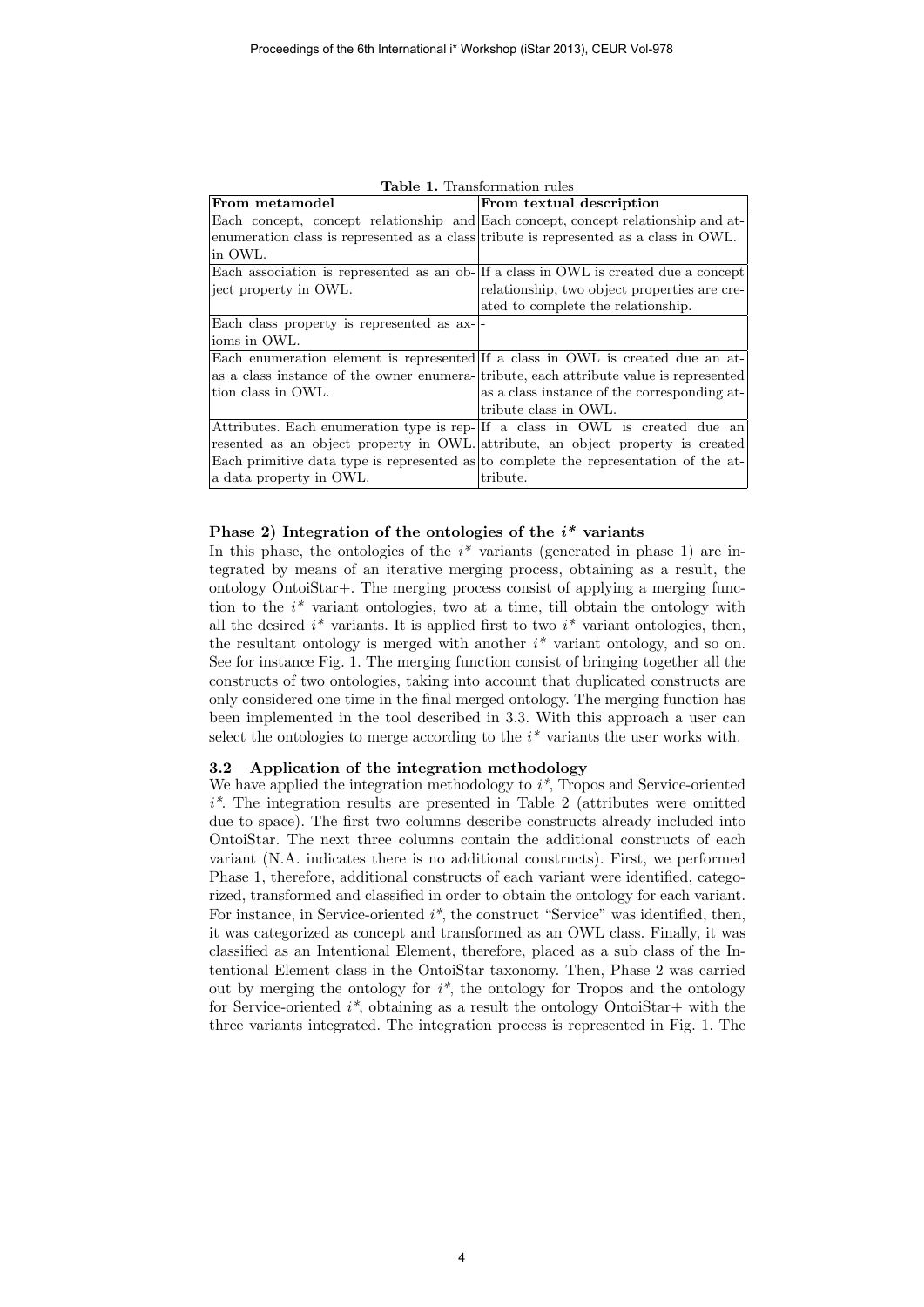| OntoiStar                              |                                                    | $i^*$        | <b>Tropos</b> | S-O $i^*$                            | $OntoiStar+$                                                                      |
|----------------------------------------|----------------------------------------------------|--------------|---------------|--------------------------------------|-----------------------------------------------------------------------------------|
| $i^*$<br>concept                       | <b>Types</b>                                       | <b>Types</b> | <b>Types</b>  | <b>Types</b>                         | <b>Types</b>                                                                      |
| Actor                                  | Agent, Role,<br>Position                           | N.A.         | N.A.          | N.A.                                 | Agent, Role,<br>Position                                                          |
| Actor Rela-<br>tionships               | Is_part_of,<br>Is_a, Plays,<br>Covers,<br>Occupies | Instance_of  | N.A.          | Subordination                        | Is_part_of, Is_a,<br>Plays, Covers,<br>Occupies,<br>Instance of,<br>Subordination |
| Dependency                             | Goal,<br>Softgoal,<br>Task,<br>Resource            | N.A.         | Plan          | Service,<br>Process                  | Goal, Softgoal,<br>Task, Resource,<br>Plan, Service,<br>Process                   |
| Boundary                               |                                                    | N.A.         | N.A.          | N.A.                                 |                                                                                   |
| Intentional<br>element                 | Goal,<br>Softgoal,<br>Task,<br>Resource            | N.A.         | Plan          | Service,<br>Process                  | Goal, Softgoal,<br>Task, Resource,<br>Plan, Service,<br>Process                   |
| Intentional<br>element<br>relationship | Contribution,<br>Decomposi-<br>tion,<br>MeansEnd   | N.A.         | N.A.          | Service,<br>Service-goal,<br>Process | Contribution.<br>Decomposition,<br>MeansEnd, Service,<br>Service-goal,<br>Process |

**Table 2.** Additional constructs of each  $i^*$  variant.

last column of Table 2 contains the constructs included in the resultant ontology OntoiStar+.

# 3.3 Automatic transformation from  $i^*$  based models to ontologies

In this section, we present TAGOOn (Tool for the Automatic Generation of Organizational Ontologies), an extension of the one in [8]. TAGOOn provides the basis to support the automatic transformation from models expressed with different  $i^*$  variants in ontologies. The current version supports models expressed with  $i^*$ , Tropos and Service-oriented  $i^*$ . The transformation process starts with the representation of models using iStarML [2]. Some additional constructs of the supported variants are not defined in its grammar. Therefore, we have used the open options of the iStarML specification to represent them. For instance, using the attribute 'type', concepts as plan, service and process could be defined in the tag  $\langle$  *ielement*  $\rangle$ ; and relationships as service relationship and service dependency could be defined using in the tag  $\langle$  ielementLink  $\rangle$ .



Fig. 1.  $i^*$ , Tropos and Service-oriented  $i^*$  integration process